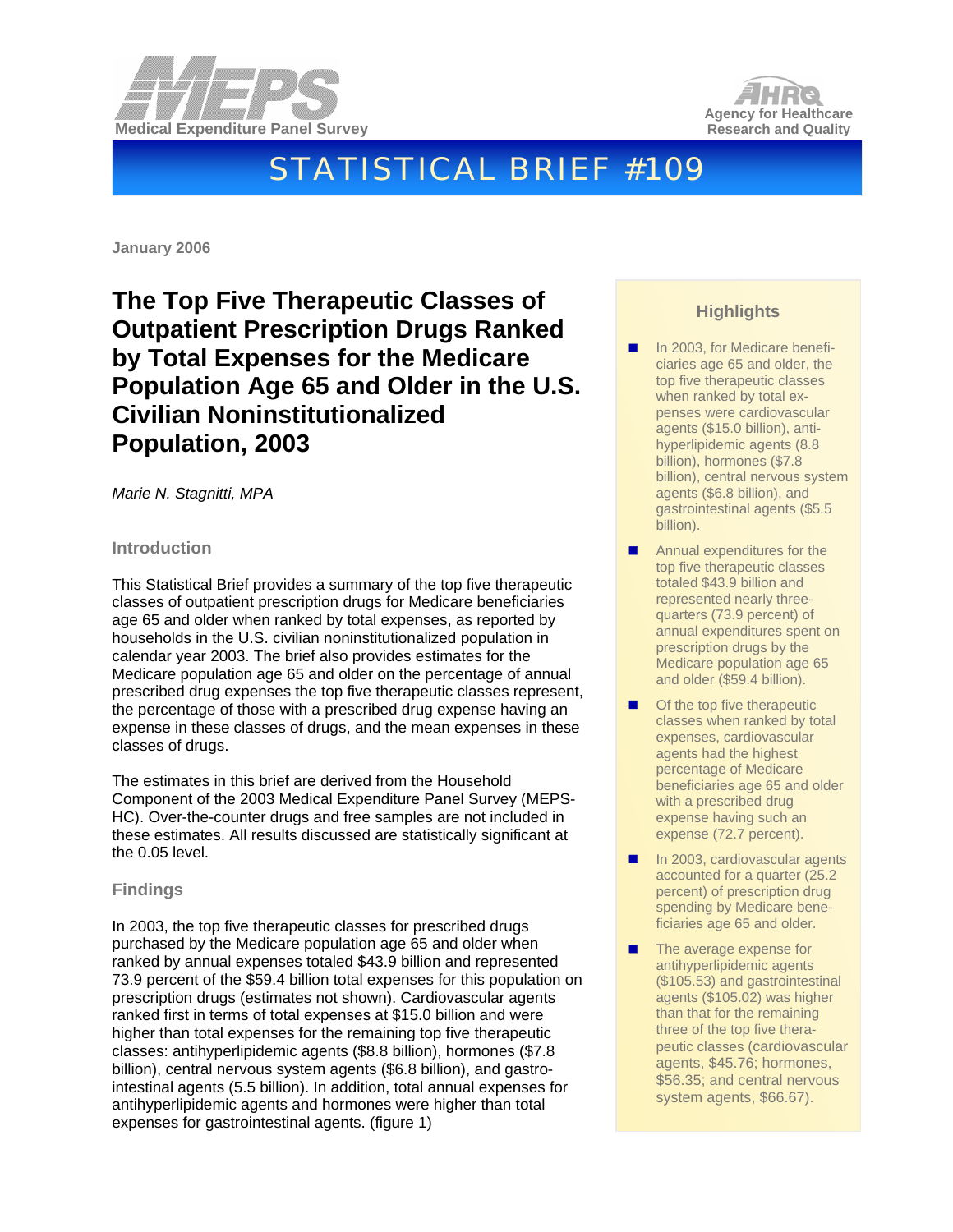In 2003, annual expenses for cardiovascular agents represented a quarter (25.2 percent) of total prescription drug expenses by the Medicare population age 65 and older. This 25.2 percent was higher than any of the remaining top five therapeutic classes (antihyperlipidemic agents, 14.8 percent; hormones, 13.1 percent; central nervous system agents, 11.4 percent; and gastrointestinal agents, 9.2 percent). The percentage that antihyperlipidemic agents represented (14.8 percent) was higher than the percentages that central nervous system agents (11.4 percent) and gastrointestinal agents (9.2 percent) represented. In addition, the percentages of total drug expenses by those 65 and older with Medicare that hormones (13.1 percent) and central nervous system agents (11.4 percent) represented were higher than the percentage represented by gastrointestinal agents (9.2 percent). (figure 2)

In 2003, the category cardiovascular agents had the highest percentage of Medicare beneficiaries age 65 and older with a prescribed drug expense purchasing at least one (72.7 percent) as compared to the other four categories in the top five therapeutic classes of prescription drugs when ranked by total expenses. The percentage of Medicare beneficiaries age 65 and older purchasing a gastrointestinal agent (26.6 percent) and the percentage purchasing an antihyperlipidemic agent (37.2 percent) was lower than the percentage purchasing a hormone (47.3 percent) and the percentage purchasing a central nervous system agent (45.7 percent). Moreover, the percentage purchasing a gastrointestinal agent (26.6 percent) was lower than the percentage purchasing an antihyperlipidemic agent (37.2 percent). (figure 3)

Of the top five therapeutic classes when ranked by total expenses for Medicare beneficiaries age 65 and older in 2003, cardiovascular agents had the lowest average expense (\$45.76) as compared with the average expense for the remaining four classes. Antihyperlipidemic agents and gastrointestinal agents had a higher average expense (\$105.53 and \$105.02, respectively) than the remaining three categories in the top five therapeutic classes (hormones, \$56.35; central nervous system agents, \$66.67; and cardiovascular agents, \$45.76). In addition, central nervous system agents had a higher average expense than hormones. (figure 4)

#### **Definitions/Methodology**

Therapeutic classes were assigned to drugs using Multum Lexicon variables from Cerner Multum, Inc. For additional information on these and other Multum Lexicon variables, as well as the Multum Lexicon database itself, please refer to the following Web site: www.multum.com/Lexicon.htm.

### **About MEPS-HC**

MEPS-HC is a nationally representative longitudinal survey that collects detailed information on health care utilization and expenditures, health insurance, and health status, as well as a wide variety of social, demographic, and economic characteristics for the civilian noninstitutionalized population. It is cosponsored by the Agency for Healthcare Research and Quality and the National Center for Health Statistics.

For more information about MEPS, call the MEPS information coordinator at AHRQ (301-427-1656) or visit the MEPS Web site at [http://www.meps.ahrq.gov/.](http://www.meps.ahrq.gov/)

#### **References**

For a detailed description of the MEPS survey design, sample design, and methods used to minimize sources of nonsampling error, see the following publications:

Cohen, J. *Design and Methods of the Medical Expenditure Panel Survey Household Component.* MEPS Methodology Report No. 1. AHCPR Pub. No. 97-0026. Rockville, Md.: Agency for Health Care Policy and Research, 1997.

Cohen, S. *Sample Design of the 1996 Medical Expenditure Panel Survey Household Component.* MEPS Methodology Report No. 2. AHCPR Pub. No. 97-0027. Rockville, Md.: Agency for Health Care Policy and Research, 1997.

Cohen, S. Design Strategies and Innovations in the Medical Expenditure Panel Survey. *Medical Care,* July 2003: 41(7) Supplement: III-5–III-12.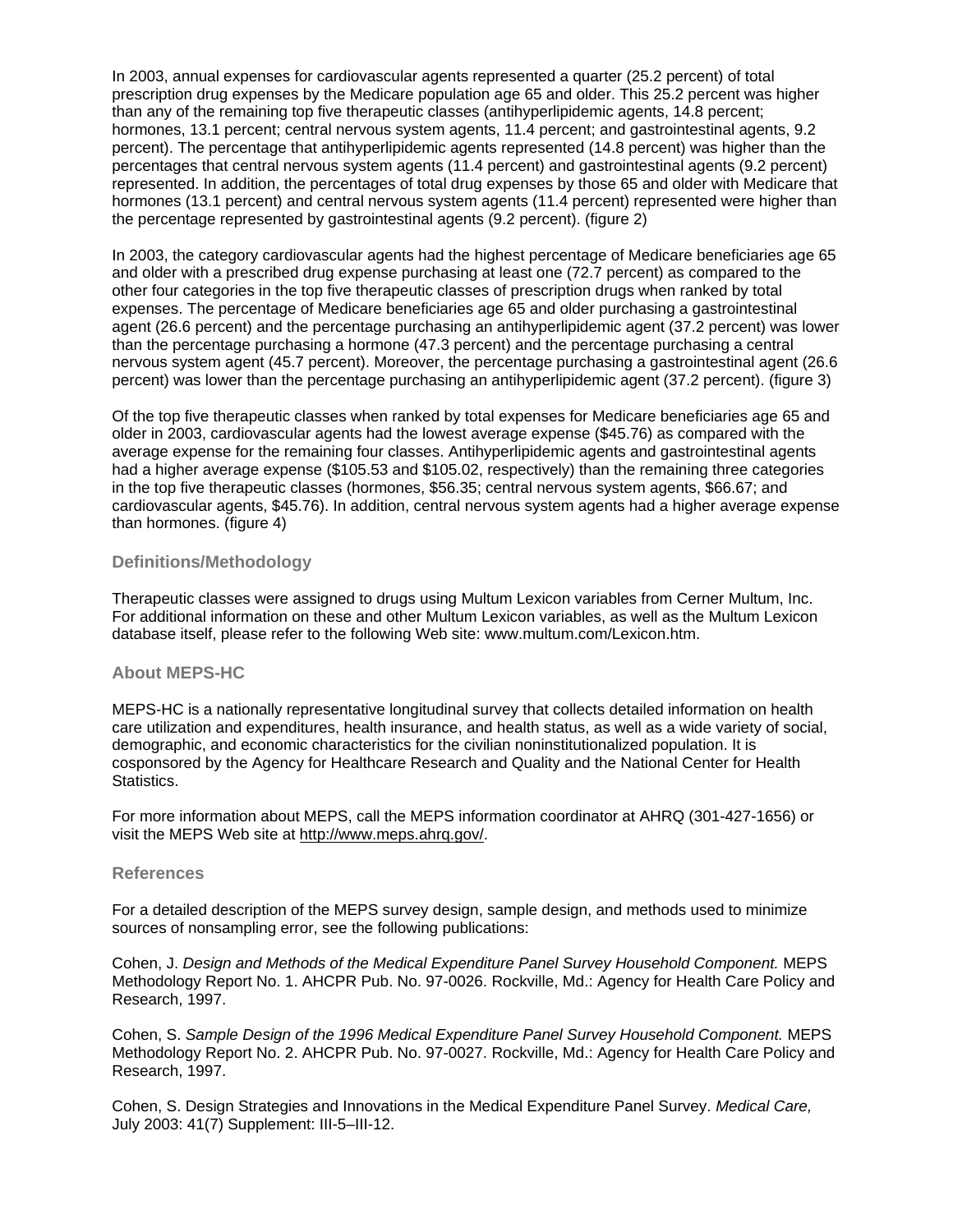## **Suggested Citation**

Stagnitti, M.N. *The Top Five Therapeutic Classes of Outpatient Prescription Drugs by Total Expenses for the Medicare Population Age 65 and Older in the U.S. Civilian Noninstitutionalized Population, 2003.*  Statistical Brief #109. January 2006. Agency for Healthcare Research and Quality, Rockville, Md. [http://www.meps.ahrq.gov/mepsweb/data\\_files/publications/](http://www.meps.ahrq.gov/mepsweb/data_files/publications/st109/stat109.pdf)st109/stat109.pdf

∗ ∗ ∗

AHRQ welcomes questions and comments from readers of this publication who are interested in obtaining more information about access, cost, use, financing, and quality of health care in the United States. We also invite you to tell us how you are using this Statistical Brief and other MEPS data and tools and to share suggestions on how MEPS products might be enhanced to further meet your needs. Please e-mail us at mepspd@ahrq.gov or send a letter to the address below:

Steven B. Cohen, PhD, Director Center for Financing, Access, and Cost Trends Agency for Healthcare Research and Quality 540 Gaither Road Rockville, MD 20850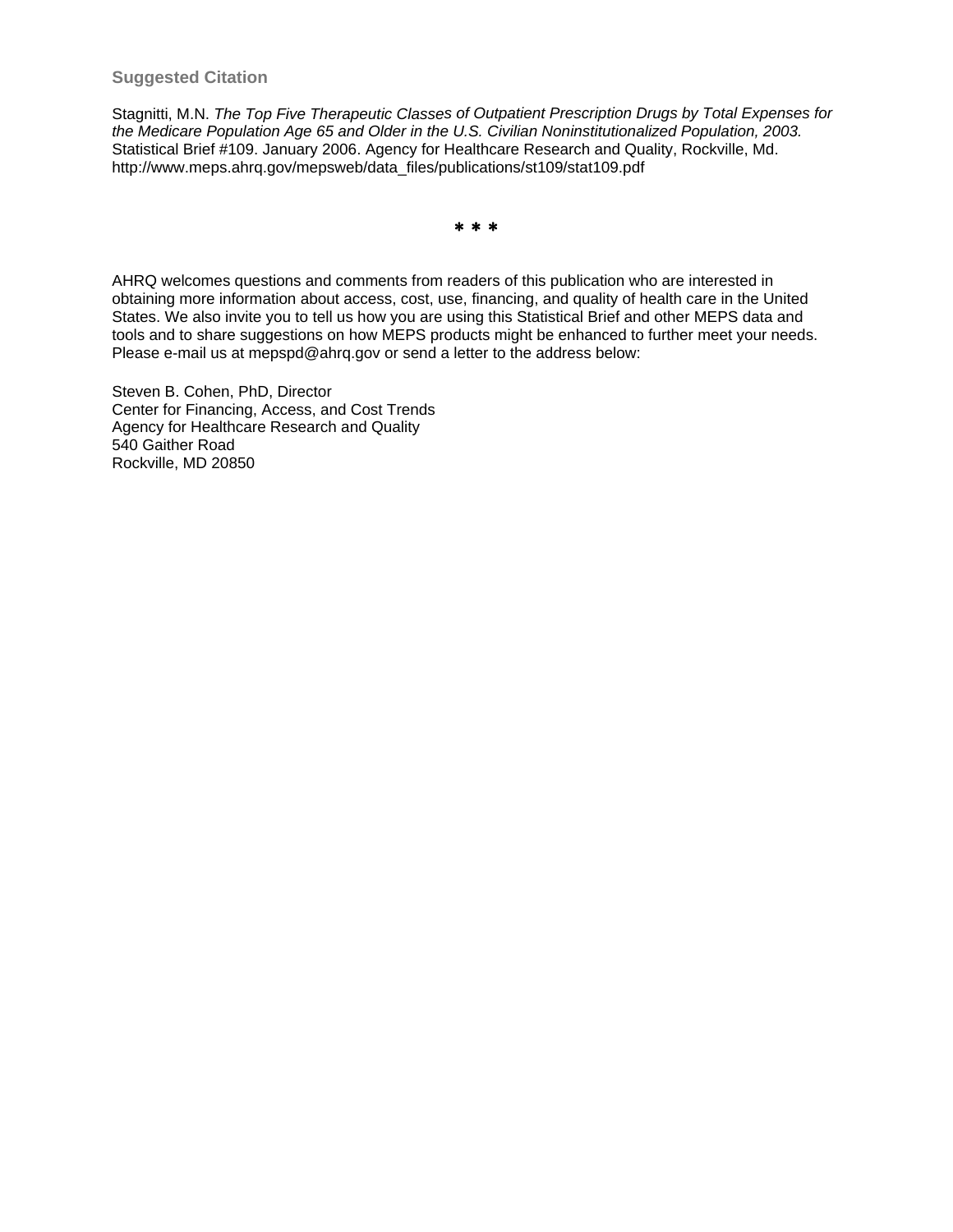